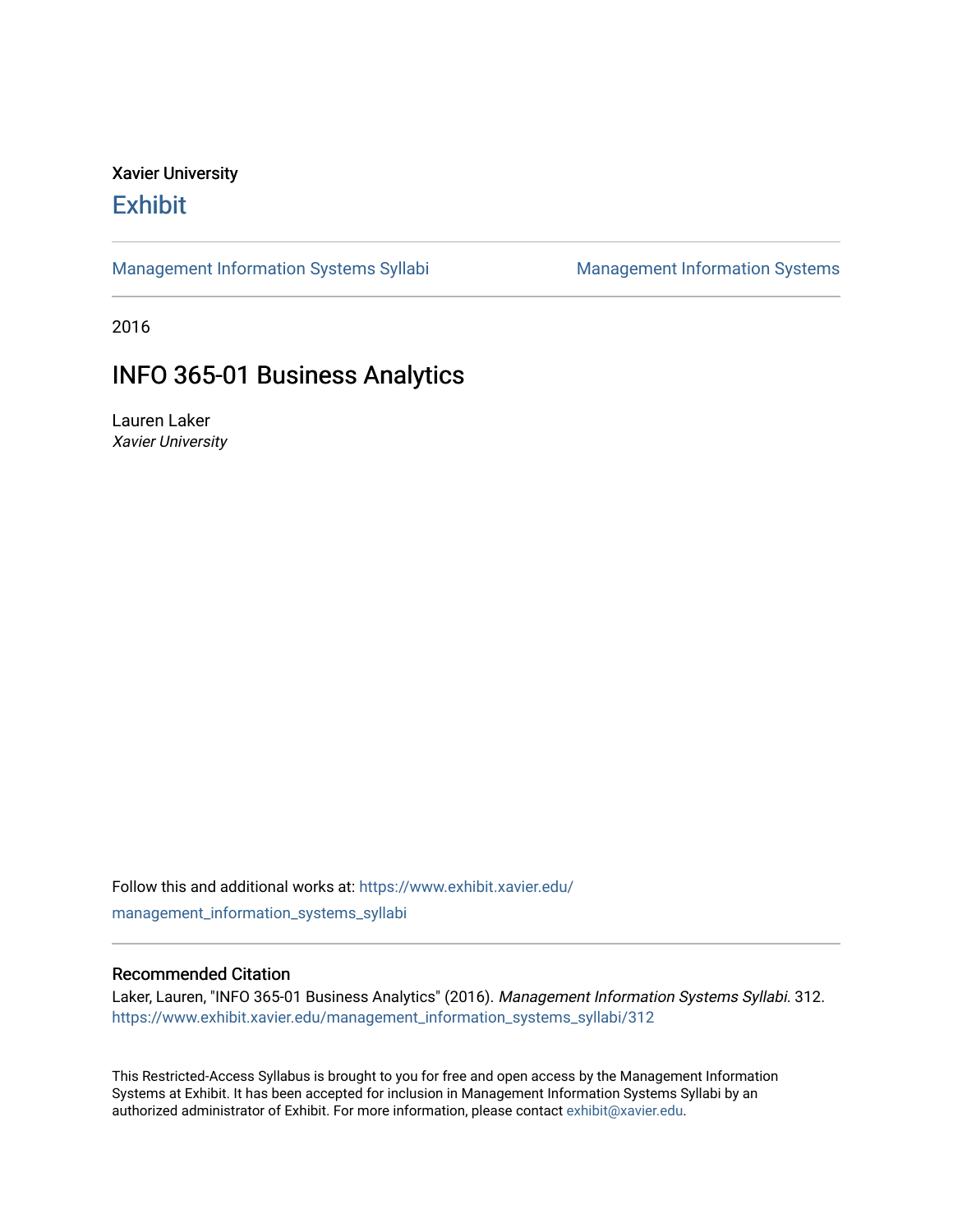#### **XAVIER UNIVERSITY BUSINESS ANALYTICS (INFO 365) Fall 2016**

| Instructor:                 | Dr. Lauren F. Laker<br>B.A. Mathematics & Statistics, Miami University<br>B.S. Secondary Math Education, Miami University<br>Masters of Business Administration, Xavier University<br>PhD Operations, Business Analytics, Information Systems, University of<br>Cincinnati |
|-----------------------------|----------------------------------------------------------------------------------------------------------------------------------------------------------------------------------------------------------------------------------------------------------------------------|
| <b>Office Hours:</b>        | T/TH $12:00-2:00$ or by appointment<br>211 Smith Hall                                                                                                                                                                                                                      |
| <b>Contact Information:</b> | 513.745.2034<br>lakerlf@xavier.edu                                                                                                                                                                                                                                         |

**Course Description** This course extends a students' basic Excel skill base and introduces the use of Excel to manage day-to-day business functions in the areas of finance, marketing, accounting, operations management, sales, and human resources. Through this course, students will develop a practical understanding of problem solving using spreadsheets. Topics covered will include evaluating the financial impact of data, organization of data for analysis using data tables and Excel scenarios, enhancing decision making using, Solver, and troubleshooting techniques that ensure error-free applications.

# **Course Objectives:**

- To develop spreadsheet applications to analyze data and solve business problems.
- Develop practical understanding of problem solving and data analysis to improve decisionmaking.
- To critically examine ethical issues related to business analytics.

**Prerequisites (INFO220)** It is assumed that students have a working knowledge of basic Internet, Windows, Excel, Word, and PowerPoint skills. Students are expected to have all Excel skills learned in INFO120 & INFO220.

| <b>Student Assessment and Evaluation</b> |                                                   |     |  |  |
|------------------------------------------|---------------------------------------------------|-----|--|--|
|                                          | 1) Class attendance, participation and discussion | 5%  |  |  |
|                                          | 2) Homework Assignments                           | 30% |  |  |
|                                          | 3) Exam #1                                        | 25% |  |  |
|                                          | 4) Exam #2                                        | 25% |  |  |
|                                          | 5) Final Project                                  | 15% |  |  |

| 93-100  |      | 77-79.9  | C+ |
|---------|------|----------|----|
| 90-92.9 | А-   | 73-76.9  | C. |
| 87-89.9 | $B+$ | 70-72.9  | C- |
| 83-86.9 | B    | 60-69.9  | D  |
| 80-82.9 | R-   | Below 60 | F. |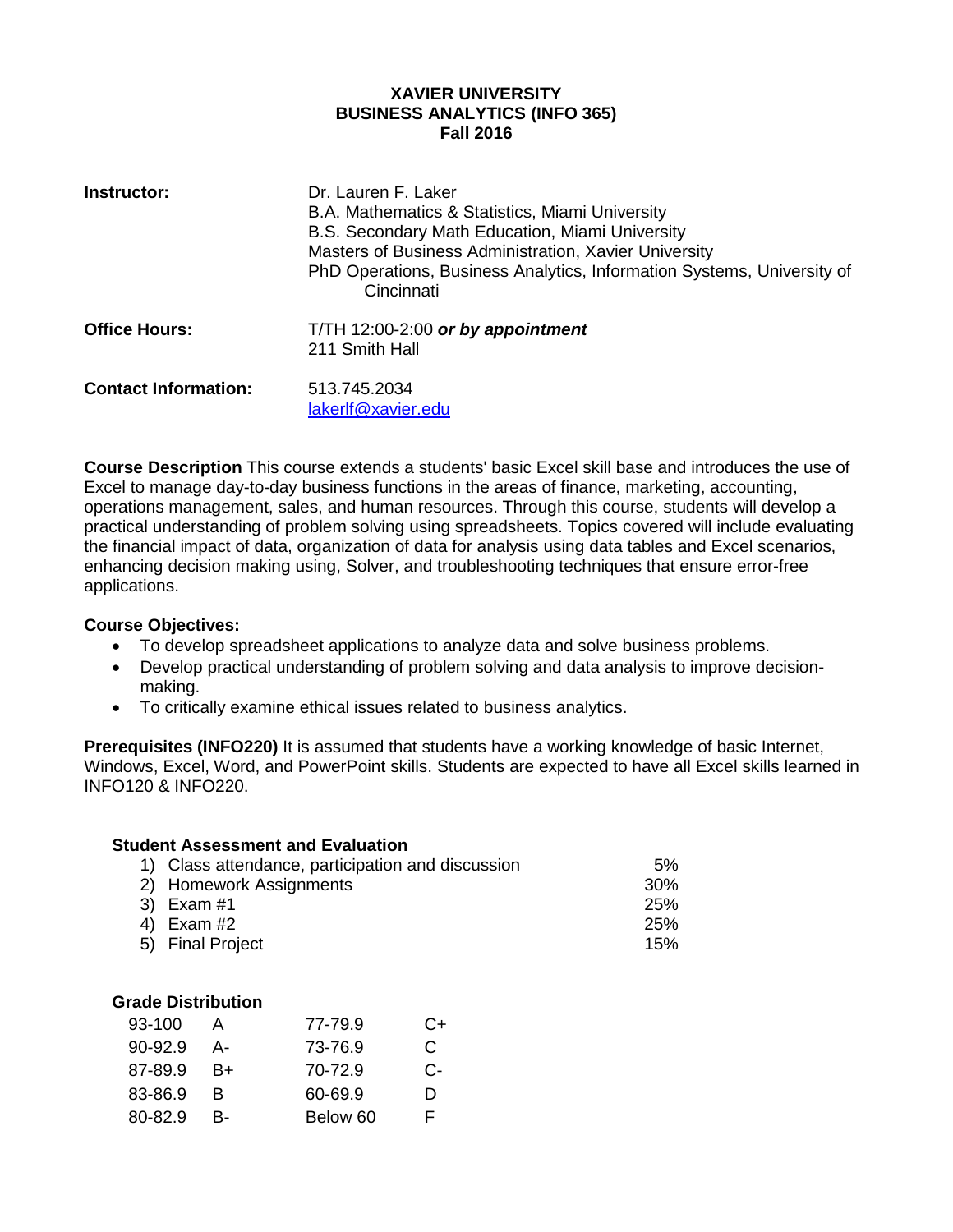# **CLASS POLICIES**

- 1. **Attendance** and participation are critical in this course and will be recorded daily. This course is very interactive (hands-on)…*Knowledge is CONSTRUCTED not received.*
- 2. **No late work accepted.** Assignments are to be submitted on the due date at the beginning of class. Late assignments will not be accepted unless **PRIOR** arrangements have been made with the instructor. A score of zero will be assigned for any assignment received beyond the due date.
- 3. **No make-up exams/tests.** The skills tests will be taken only the day scheduled in class. A score of zero will be assigned for any missed tests.
- 4. INFO 365 has a **zero tolerance for academic dishonesty**.
- 5. Technology: The use of the computers during class should be used ONLY for the material. They are not to be used for any other purpose (email, facebook, etc.) during class time.

# **ACADEMIC HONESTY**

"All work submitted for academic evaluation must be the student's own. Certainly, the activities of other scholars will influence all students. However, the direct and unattributed use of another's efforts is prohibited as is the use of any work untruthfully submitted as one's own." The penalty for violation of this policy will be a zero for that assignment if it is a first offense. Subsequent violation will result in an *F for the course*.

You are encouraged to work and study with other students in class and to learn from one another as opportunities provide. However, turning in the work of another or providing your work to someone else will be considered academically dishonest. It is my tendency to handle such cases with the severest penalties possible.

# **XAVIER UNIVERSITY VISION STATEMENT**

"Xavier men and women become people of learning and reflection, integrity, and achievement, in solidarity for and with others."

# **WILLIAMS COLLEGE OF BUSINESS MISSION**

"We educate students of business, enabling them to improve organizations and society, consistent with the Jesuit tradition."

**Office of Student Success** Location: 514 Conaton Learning Commons Phone: 513-745-3036 Email: [studentretention@xavier.edu.](mailto:studentretention@xavier.edu)

The Staff in the Office of Student Success is available to assist students to make the most of their Xavier experience. Personal staff consultations, success coaching, referrals to on-campus Solution Centers, and guiding students to effectively navigate their college experience are central to our work. Please visit www.xavier.edu/student-success to learn more by visiting them at the CLC.

Qualified students with disabilities who will require disability accommodations in this class are encouraged to make their requests to me by sharing their Accommodation Letters with me at the beginning of the semester either during office hours or by appointment. Disability related information is confidential. If you have not previously contacted Disability Services, I encourage you to do so by phone at 513-745-3280, in person on the Fifth Floor of the Conaton Learning Commons, Room 514, or via e-mail to Cassandra Jones at jonesc20@xavier.edu, to coordinate reasonable accommodations as soon as possible as accommodations are not retroactive.